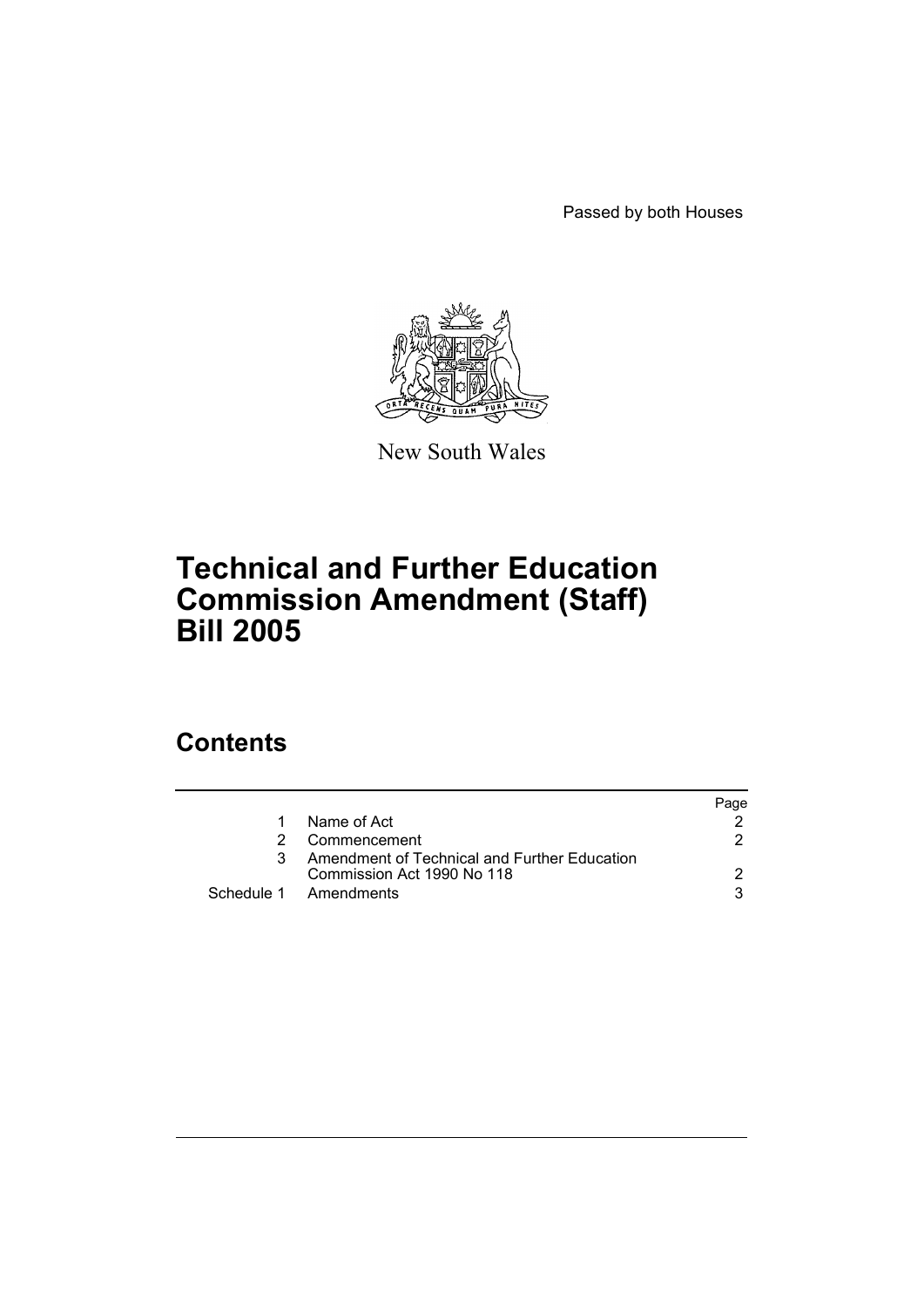*I certify that this PUBLIC BILL, which originated in the LEGISLATIVE ASSEMBLY, has finally passed the LEGISLATIVE COUNCIL and the LEGISLATIVE ASSEMBLY of NEW SOUTH WALES.*

> *Clerk of the Legislative Assembly. Legislative Assembly, Sydney, , 2005*



New South Wales

# **Technical and Further Education Commission Amendment (Staff) Bill 2005**

Act No , 2005

An Act to amend the *Technical and Further Education Commission Act 1990* to make special provision for the movement of staff between the TAFE Commission and the Department of Education and Training; and for other purposes.

*I have examined this Bill, and find it to correspond in all respects with the Bill as finally passed by both Houses.*

*Chairman of Committees of the Legislative Assembly.*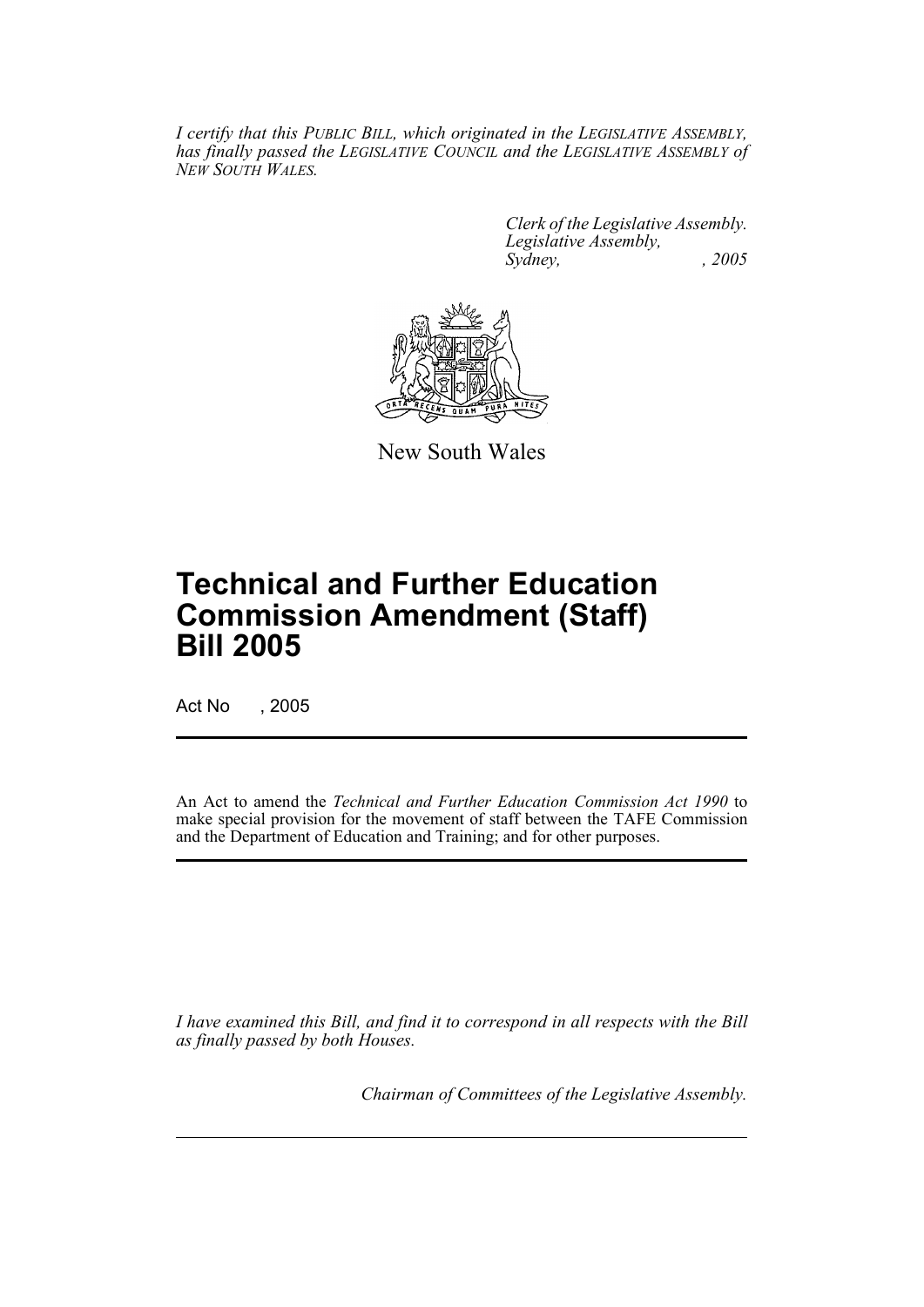#### **The Legislature of New South Wales enacts:**

#### **1 Name of Act**

This Act is the *Technical and Further Education Commission Amendment (Staff) Act 2005*.

#### **2 Commencement**

This Act commences on a day or days to be appointed by proclamation.

#### **3 Amendment of Technical and Further Education Commission Act 1990 No 118**

The *Technical and Further Education Commission Act 1990* is amended as set out in Schedule 1.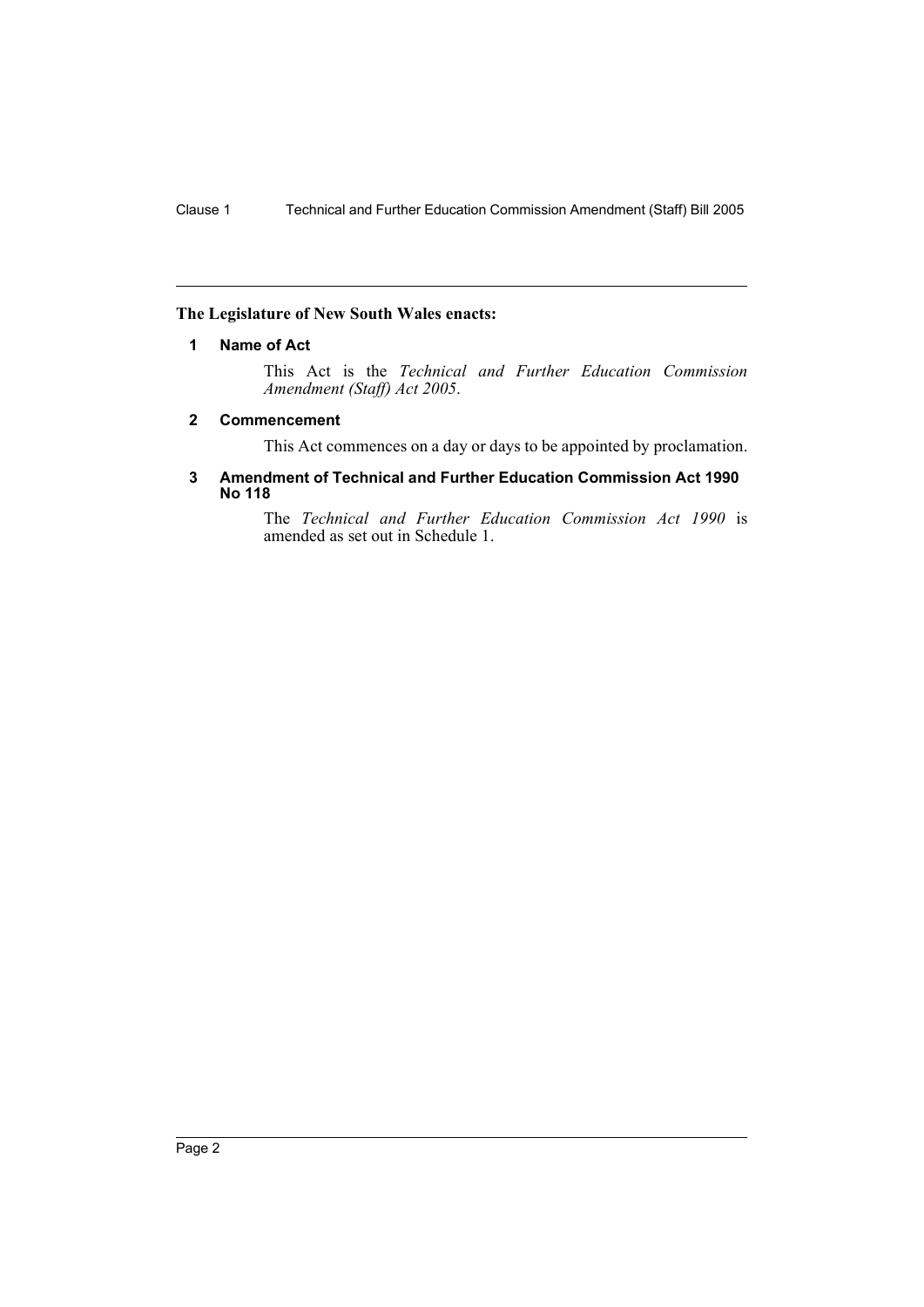Technical and Further Education Commission Amendment (Staff) Bill 2005

Amendments **Amendments** Schedule 1

### **Schedule 1 Amendments**

(Section 3)

#### **[1] Section 13 Managing Director**

Omit "Part 2A of the *Public Sector Management Act 1988*, but is not subject to Part 2" from section 13 (2).

Insert instead "Part 3.1 of the *Public Sector Employment and Management Act 2002*, but is not subject to Chapter 2".

#### **[2] Section 17 Regulations relating to staff**

Omit "Part 2A of the *Public Sector Management Act 1988*" from section  $17(2)(c)$ .

Insert instead "Part 3.1 of the *Public Sector Employment and Management Act 2002*".

#### **[3] Section 18A**

Insert after section 18:

#### **18A Special arrangements for staff mobility between TAFE Commission and Department of Education and Training**

(1) In this section:

*appointment* includes appointment by way of promotion, transfer or otherwise.

*Department* means the Department of Education and Training.

*TAFE administrative staff* means TAFE Commission staff other than the teaching or educational staff or the staff comprising institute managers.

(2) If a person who is a member of the TAFE administrative staff applies for appointment as, or is appointed as, a member of staff of the Department, the person is taken, for the purposes of the *Public Sector Employment and Management Act 2002*, the *Government and Related Employees Appeal Tribunal Act 1980* and the *Industrial Relations Act 1996*, or for any other purpose, to be a member of staff of the Department in relation to the application or the appointment.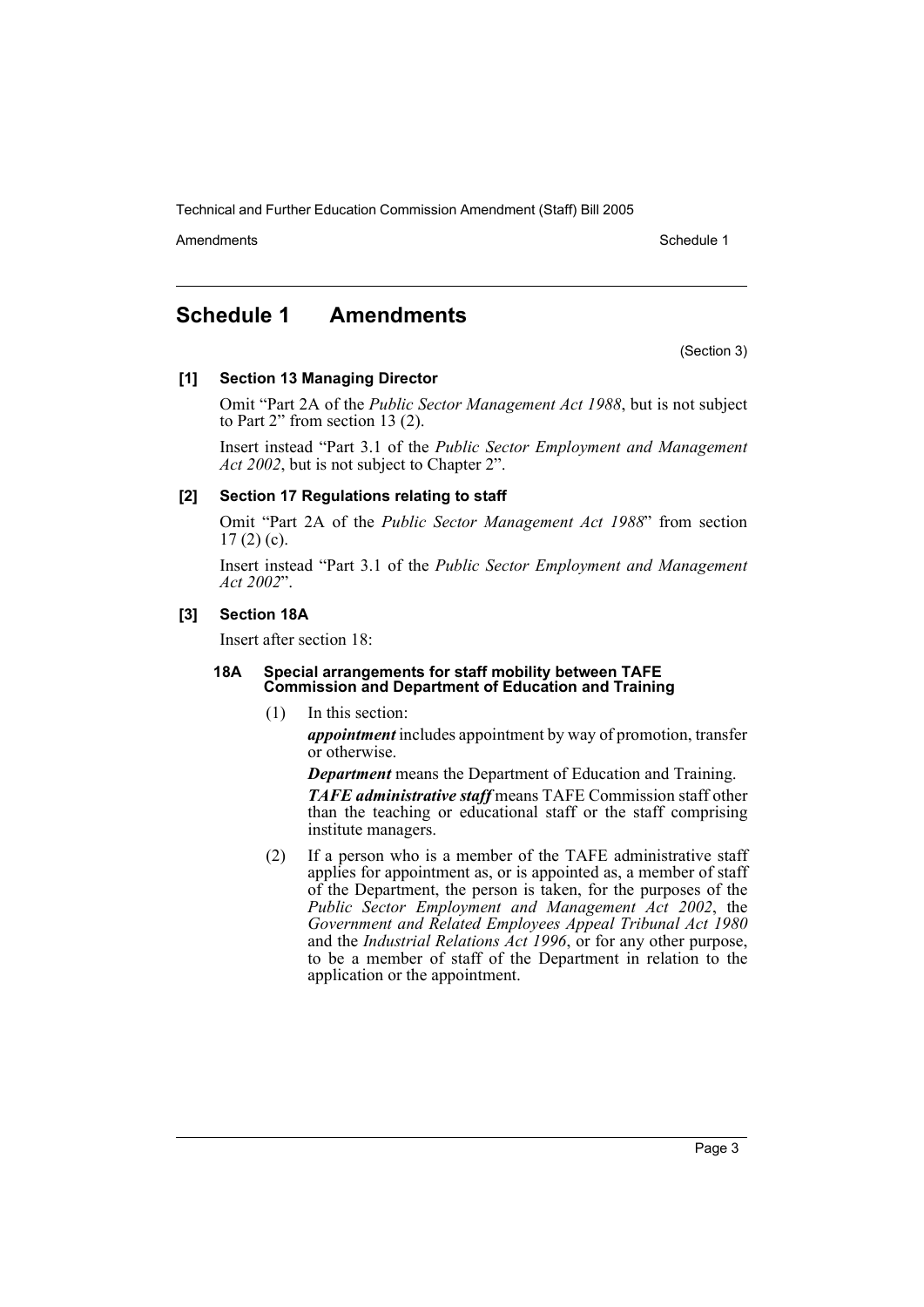Technical and Further Education Commission Amendment (Staff) Bill 2005

#### Schedule 1 Amendments

- (3) If a person who is a member of staff of the Department applies for appointment as, or is appointed as, a member of the TAFE administrative staff, the person is taken, for the purposes of this Act, the *Government and Related Employees Appeal Tribunal Act 1980* and the *Industrial Relations Act 1996*, or for any other purpose, to be a member of staff of the TAFE Commission in relation to the application or the appointment.
- (4) If a person is, as referred to in subsection (2) or (3), appointed as a member of staff of the TAFE Commission or as a member of staff of the Department, the person is not entitled to elect to be paid the money value of any extended or annual leave that the person has accrued as a member of staff of the TAFE Commission or as a member of staff of any Department of the Public Service.
- (5) This section does not apply to or in respect of an application for, or an appointment to, an executive position within the meaning of section 63 of the *Public Sector Employment and Management Act 2002*.
- (6) This section has effect despite any other provision of this Act or the *Public Sector Employment and Management Act 2002*.

#### **[4] Section 22 Extended or long service leave**

Omit "Schedule 5 to the *Public Sector Management Act 1988*" from section 22 (3).

Insert instead "Schedule 3 to the *Public Sector Employment and Management Act 2002*".

#### **[5] Schedule 1 Provisions relating to members and procedure of the TAFE Commission Board**

Omit "Part 8 of the *Public Sector Management Act 1988*" from clause 6 (1) (d).

Insert instead "Chapter 5 of the *Public Sector Employment and Management Act 2002*".

#### **[6] Schedule 1, clause 9 (1)**

Omit "Part 2 of the *Public Sector Management Act 1988*".

Insert instead "Chapter 2 of the *Public Sector Employment and Management Act 2002*".